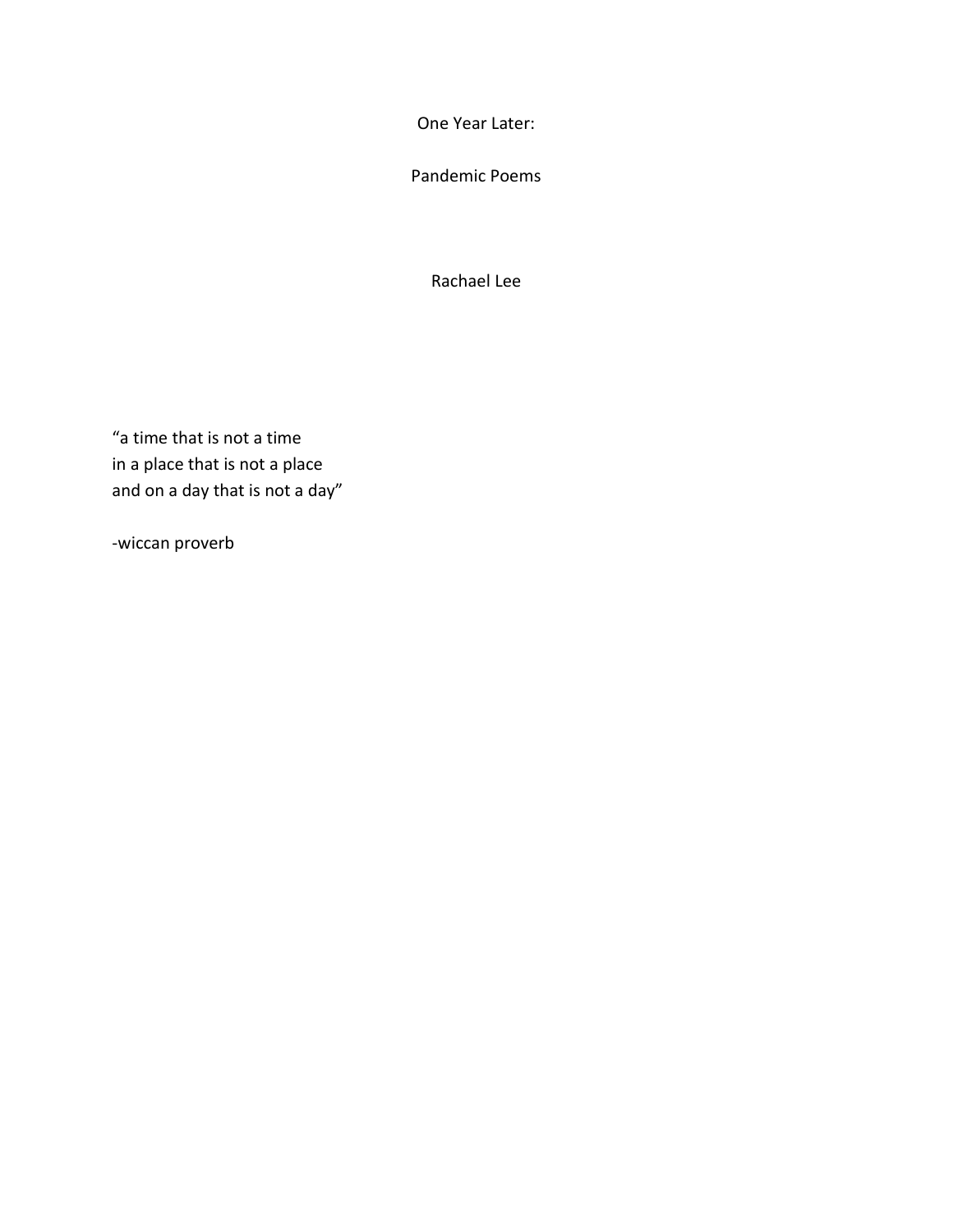### *March, or "The Flood"*

sometimes the high tide sweeps in so quickly I have to hold my head up with both hands and even though the dark coffee flood threatens to swallow me up I just close my eyes and remember sunny days I remember feeling so happy so hot so dry that I would do anything for a drop of water I try to remember that feeling as my feet are swept off the ground soon there's only an inch or two of air between the waterline and this home's great iris so I take my deepest breath and sink down force my eyes to open they adjust to the sting quickly they've seen enough salt in their lives down here is the eye of the storm the calmness the drift the wracking waves and the terrible thunder rock me like a baby and I wonder if this is really such a bad way to go. There is no exit in sight and I quickly find myself running out of air the momentary calm that the waves gave me is suffocating, my lungs catch on fire and I start to burn and cold water turns my toes to stone I'm trying to swim but my useless limb refuses to comply no matter soon, soon the grave cave of a home turns into open ocean my furniture releases her schools of fish and picture frame turns to kelp by the time I leave this house

- a hundred years have passed by me
- this happy home is swallowed whole by the great white whale
- and as I begin to escape its tangles
- the sunlight burns my cave creature skin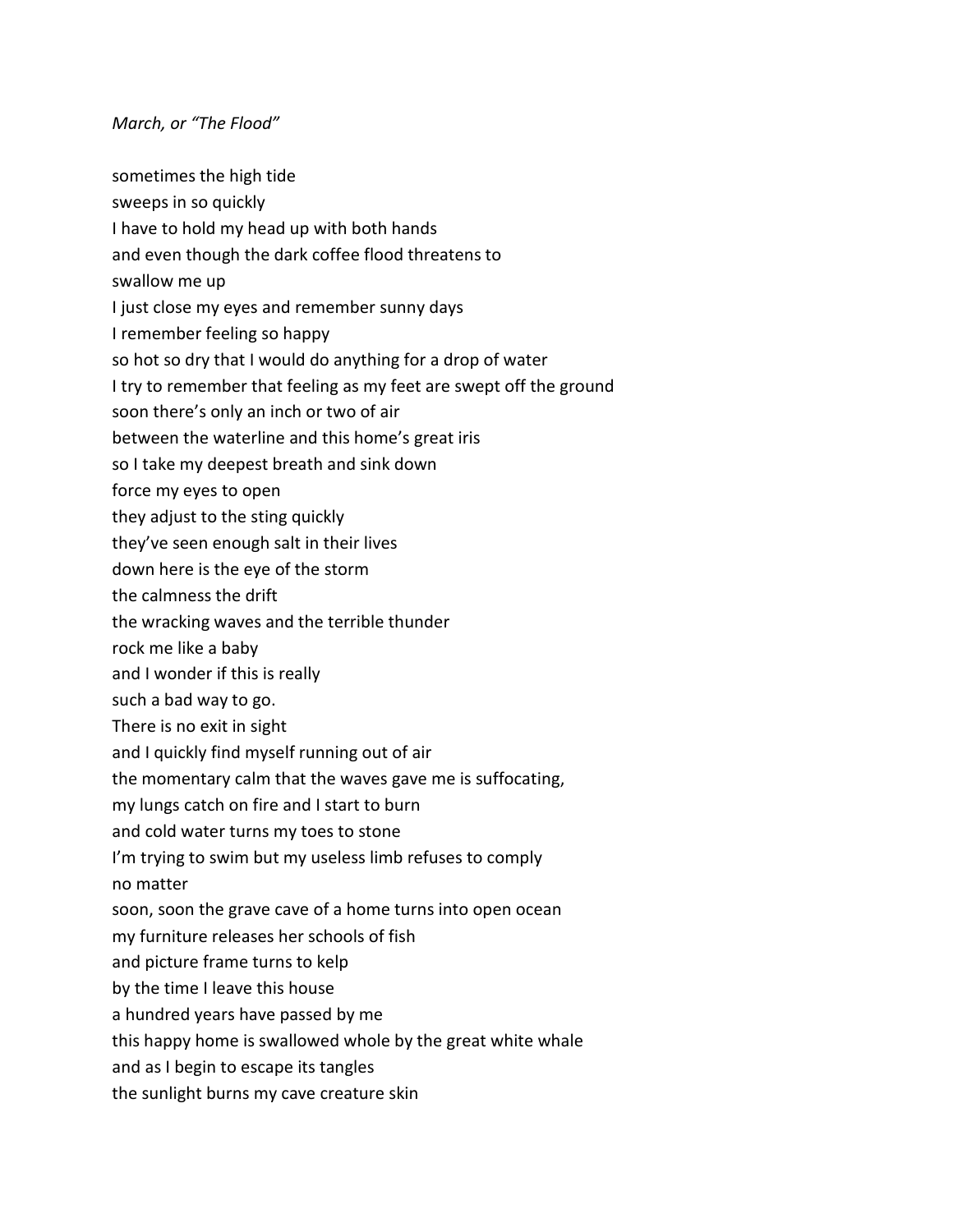- it is a welcome pain.
- Before I start that surface swim, I look down
- to find that I have also changed
- my neck scarred with new gills
- and my fingers webbed to match my mermaid's tail
- the flood has changed far more than just this city
- its changed my bones, my blood
- on some far-off island I see people waving to me
- those refugees
- I swim to them but as I take a breath of air
- as my fingertips touch the sand shore and my skin kisses sunlight
- all I feel is fire
- my body rejects this place
- I am no longer meant for earth
- my lungs are scorched
- my skin is blackened and crisped
- the sand is gritty knife on my baby beluga skin
- I sink back down into the waves
- take in wet, shaky breaths
- sneeze air out of my lungs
- and try to revert to some semblance of normal.
- Sadly I find that the flood has changed me beyond recognition
- but this place I once called home is changed as well
- and although I am totally new, I am still the same girl I was I wonder
- if both myself and my home have changed in equal measure
- if we could still be compatible after all these years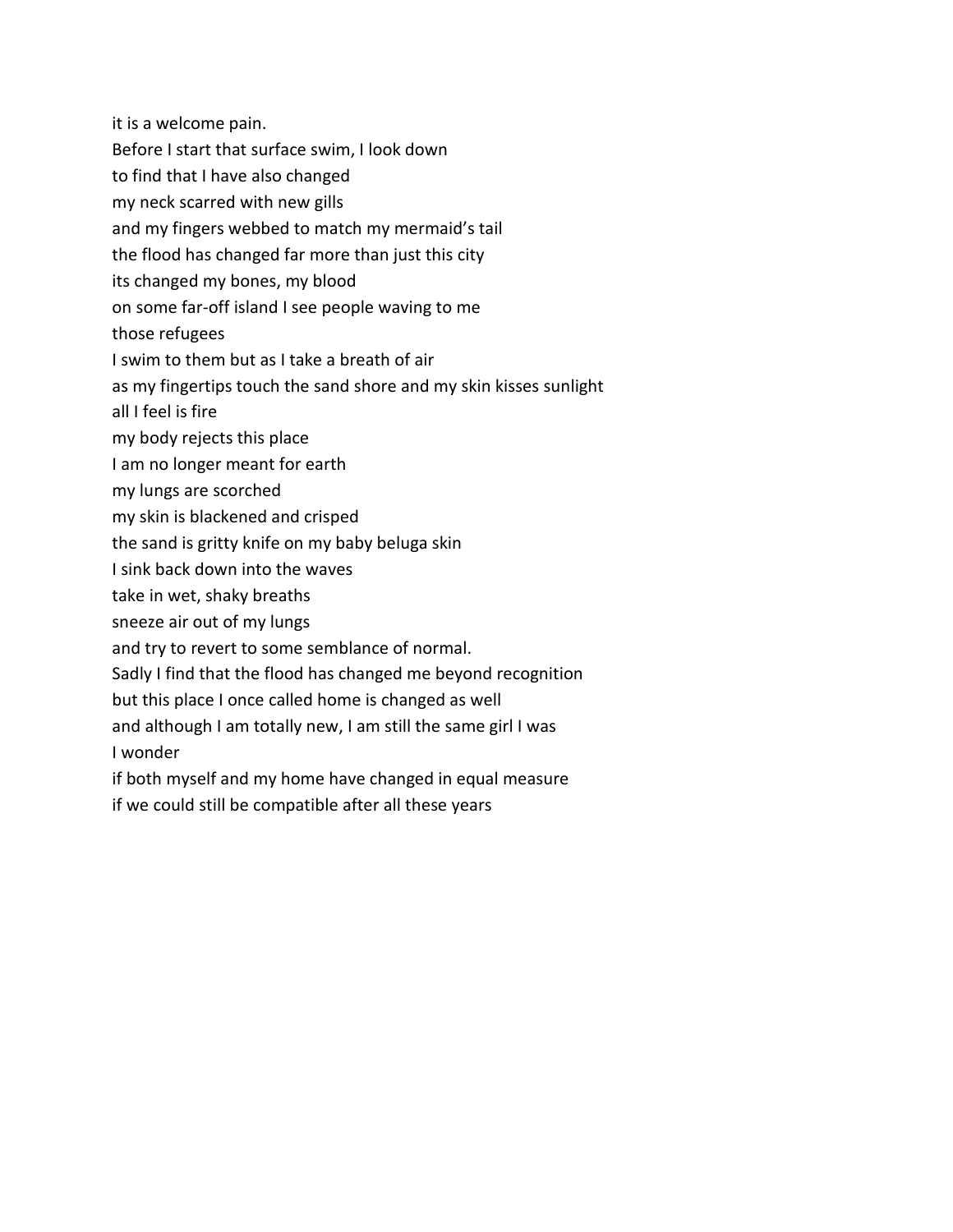# *April, or "Plato and I"*

the flames of the fire burn my back they sear their strange patterns into my eyes mirages of lovers, of liars of all the beautiful things in the world they're all up there

splayed across the cave wall flashing against my sistene chapel eyelids viciously flicking flames and shadows like a jackson pollack, like a splattering of roadkill

plato and I can't help but reach out trying to feel the leaves of the trees the taste of the wines but the chains dig into my wrist and I cannot leave

to me, sunlight feels like fiery flames against my skin as does moonlight the cool drips of water feel like blisters the black night feels like the sweat on my neck it all feels of fire, fire, fire all I know is fire, fire, fire and there is no exit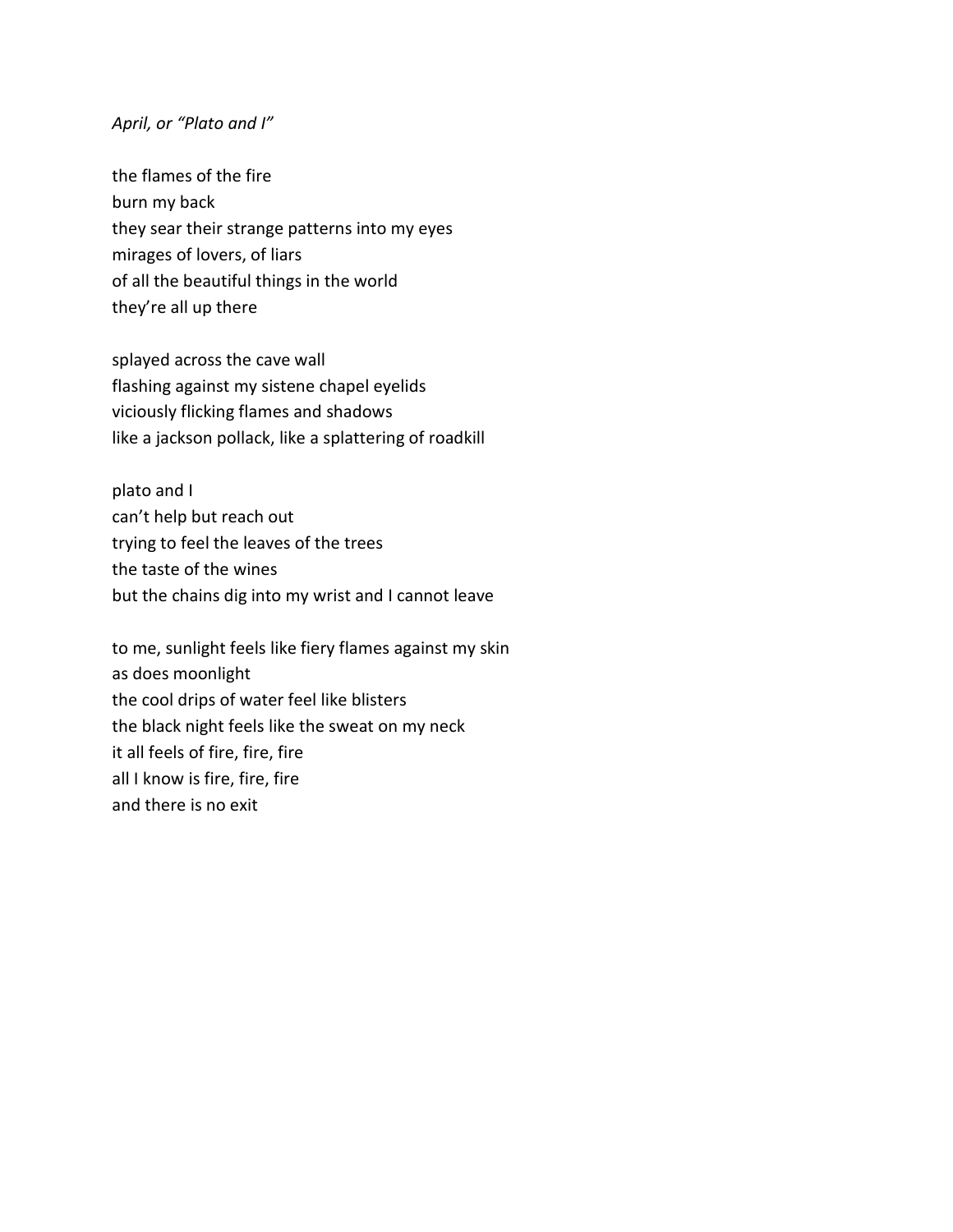# *May*

- This chapter of my life
- ended far too early, considering
- I find myself at the edge of moments
- more frequently than ever
- looking at my life and saying "this"
- "this is the last time it will be like this again"
- it's a melancholy feeling, the panic of living/leaving
- of time passing by faster than I can write
- and all my dreams fading faster than I can reach for the pen
- I try desperately to immortalize this moment
- all the moments
- to bottle them up in hopes that a future me
- will uncork them and find everything exactly where I left it.
- But I am caught
- tying my shoe as the rest of the universe hustles by me
- down here, the days and nights pass me like
- their shoes on sidewalk
- down here, on one knee
- the world spins faster
- and it's all I can do to keep my eyes open
- and try to remember this feeling for a future me.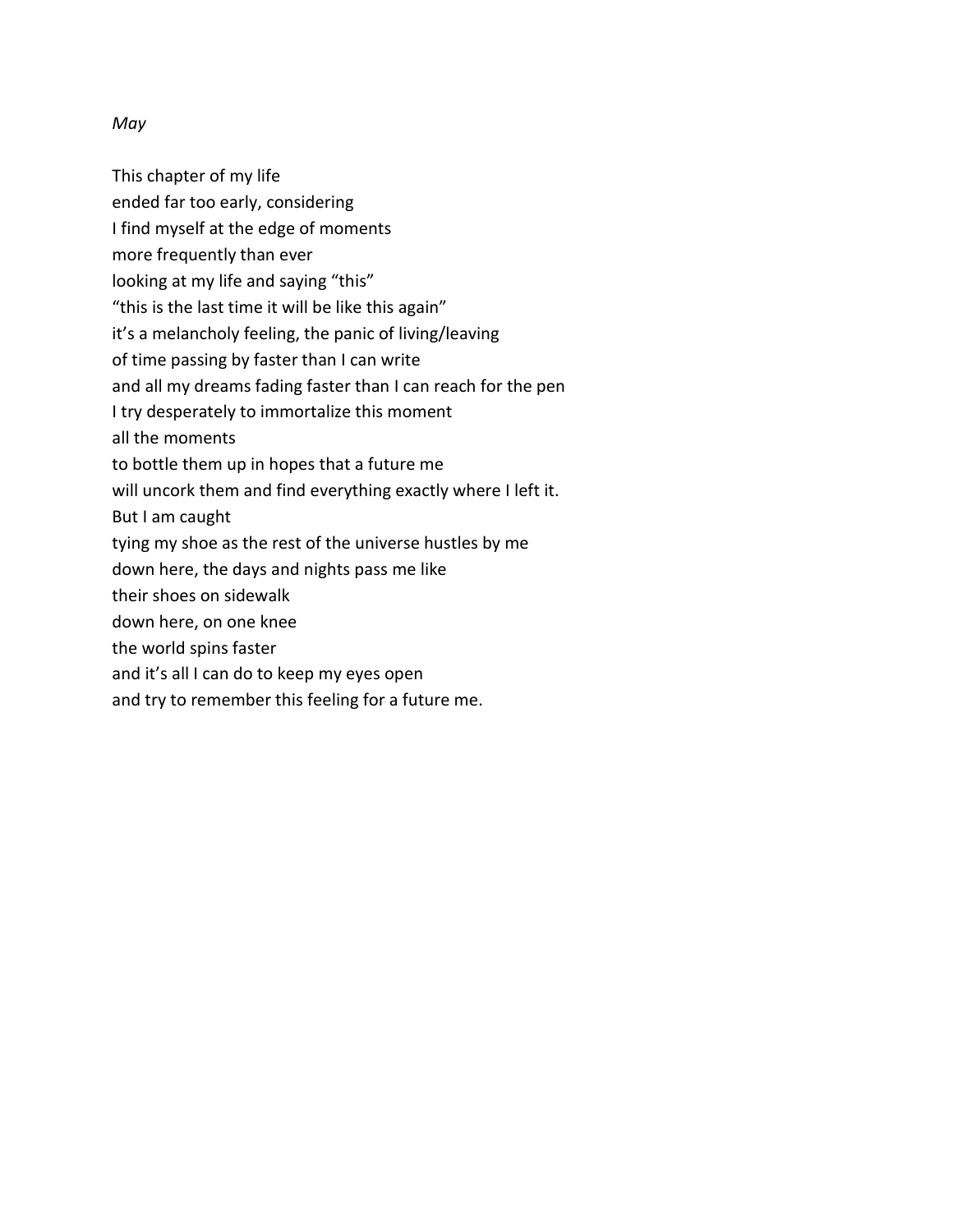#### *June*

I remember that June southern heat that summer air so bittersweet we met there Sunday hand in hand to empty downtown no man's land

deadman's name on quivering lip we marched along the solemn strip another martyr on picket sign aint no rest except in dying

and it was just so damn hot as police cast their nets and caught whole schools of fish on Poplar St. oh I remember June southern heat

aint no justice, aint no peace gun in hand, in marched police that gas was like vinegar kiss hard to see, and hard to miss

seared my skin and filled my lung the busted lip and swollen tongue flies festerin in summer heat blood on the flag, and blood in the street

no land of the free, just land o' the beast no home of the brave, just roam of police aint no justice aint no peace just the growing death toll and the June summer heat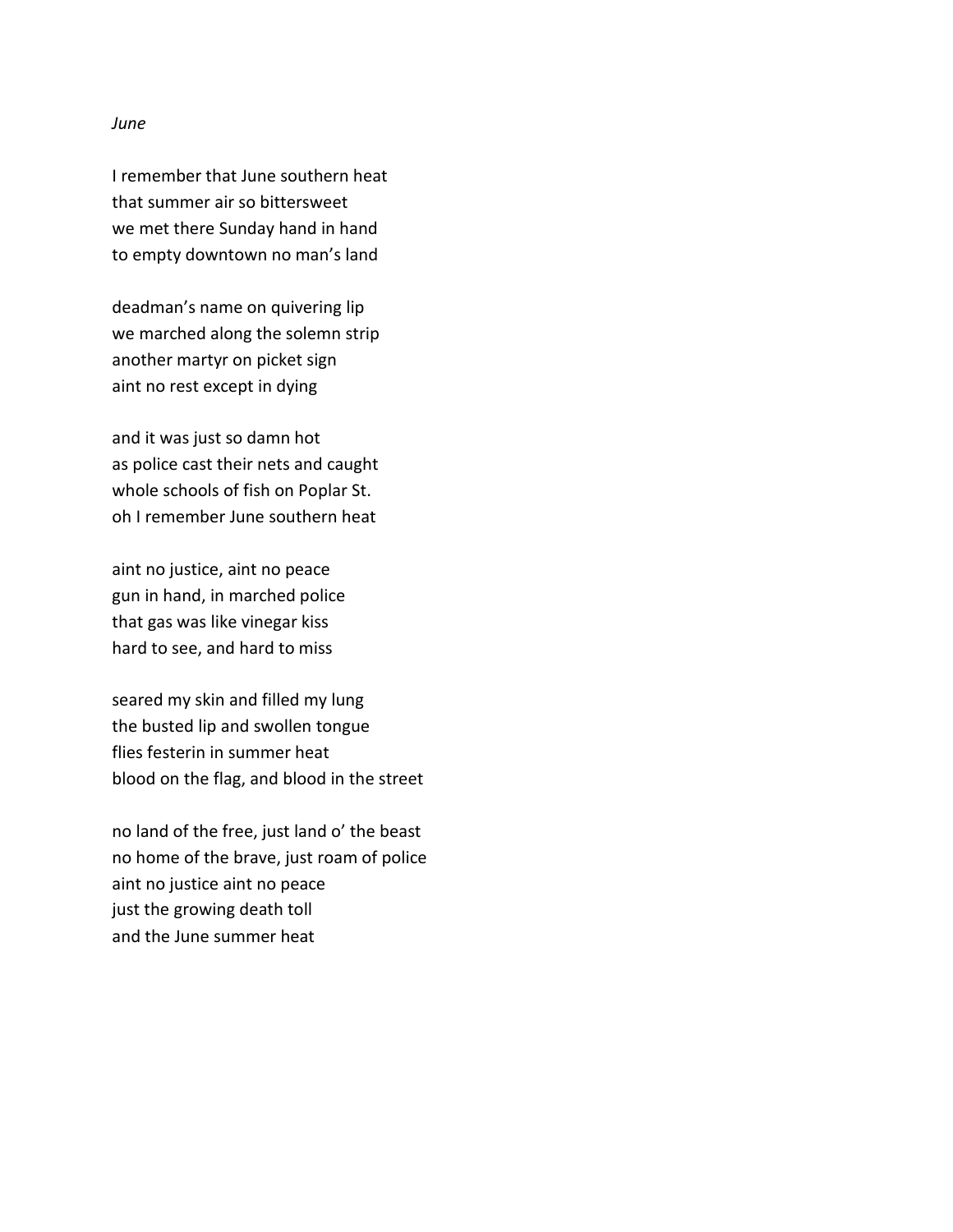### *July*

I find myself looking for my friends in obituaries rather than text messages my useless phone can't reach them in whatever world traps them in and holds them down I would hate them for it, but I do it myself.

the three of us made up something beautiful something good and decent, unlike everything else on this wretched piece of rock we called a home I saw them, and they saw me in return and we promised each other a swift return into the earth before we lost any more of our innocence we dug three graves for ourselves that night

I remember how she smells, how her old house smells --clean but artificial, I remember everything about her long slick hair and black eyes like a raven crooked teeth underneath her ceaseless scowl we were lovers of another kind I loved this girl, this ravenite girl before I loved the other

before the other loved her instead *she* smelled like perfume and blood red silk her hair, just as black but falling in waves of waves of stiff strands I remember they cut their bangs at the same time the mole on her lip twitching up into a smile as we talked her brown face tilted towards the sun like a red flower when that rosebud lover whispered to me that she fell for someone I hopelessly, recklessly begged the universe that it was me but it was her instead-- the raven over me blocking out the sun they crashed together before my eyes and I was helpless to stop them, to say anything at all the three of us stuck to each other like honey, like black tar. Pandemics and matching tattoos aside, we were soulmates.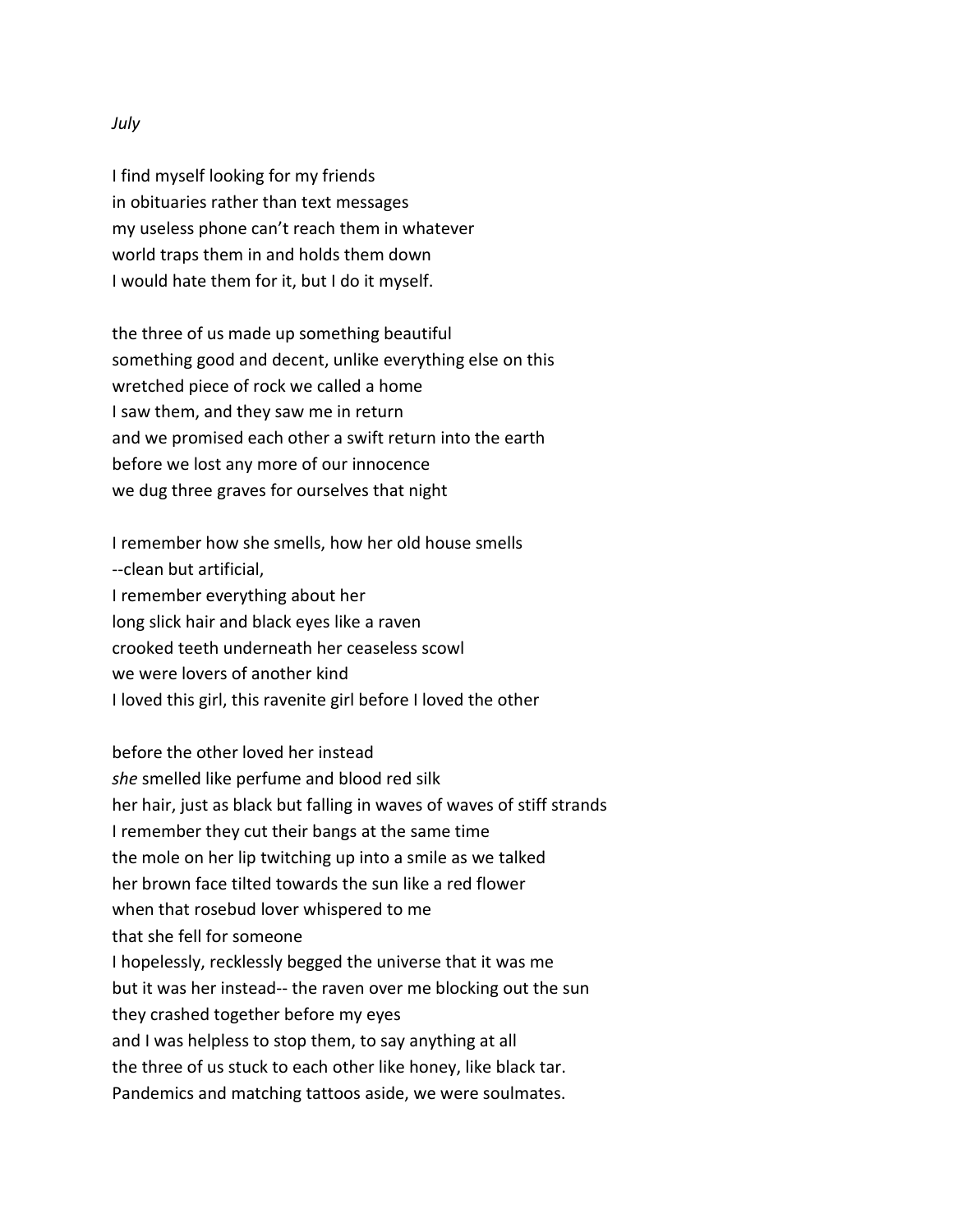The ravenite, the rosebud, and me.

Now I find myself alone, on a night with no stars, winter having taken over my small home pushing the birds, ravens and crows and pigeons alike, south in hopes of evading the cold that surrounds me my rose bushes are overcome by the snow turned into brambles and brambles of thorns I stand before three empty graves wondering which of us ought to lay down first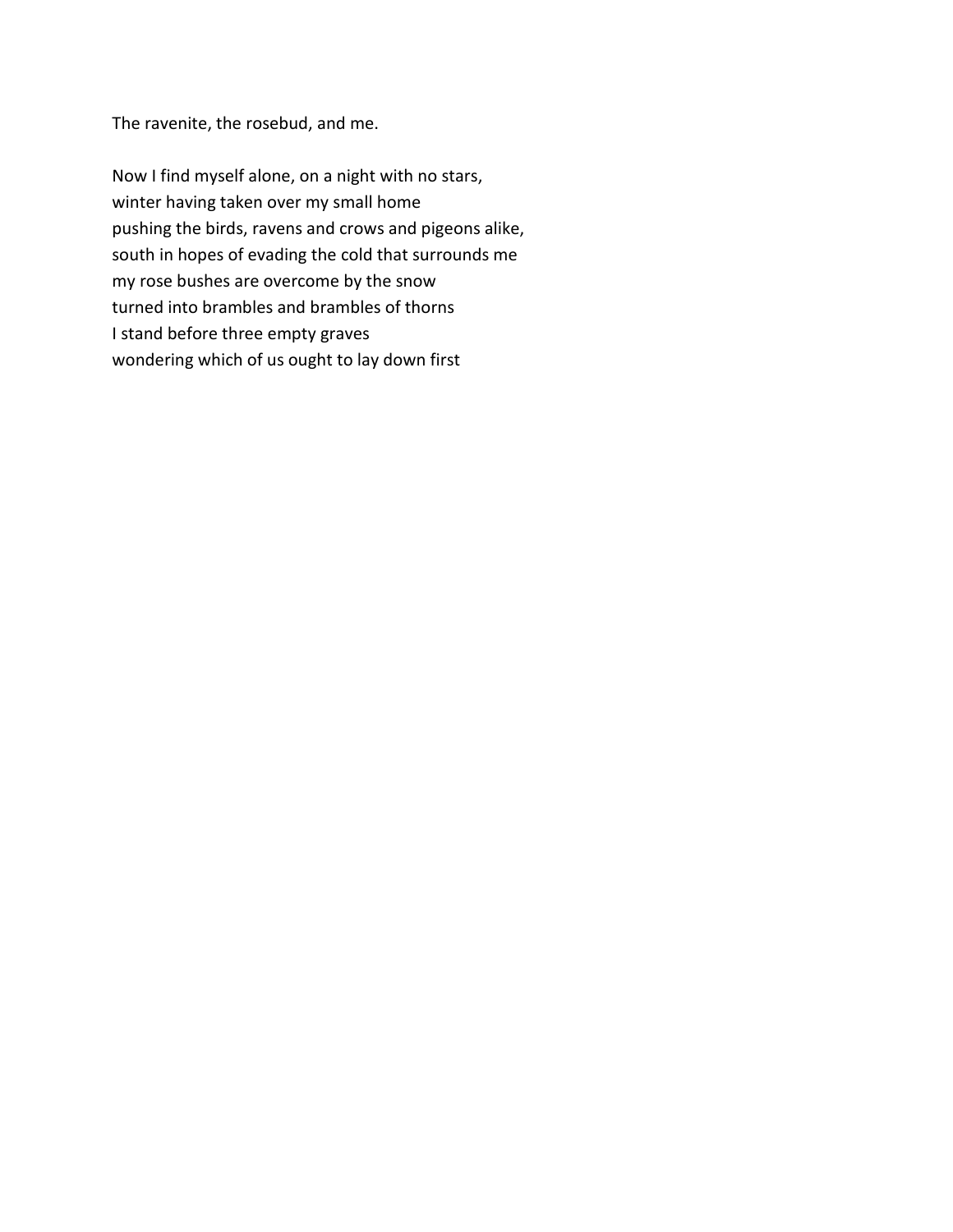### *August, or "No Exit"*

I've already written about this in fact I'm beginning to find it to be a central theme in these poems

my nighthawks my snowglobe opus this concrete cell holds me in and there is no exit

I press my hands against the walls trying to find some lever some secret switch that can lead me out of here

or perhaps just to somewhere with fresh air instead of this recycled bullshit I'm sucking in I can't think here! I'm stuck in this world, this life

and there is no exit in this life no suicide, no means of eloping or running away there is no exit, no exit how am I supposed to go on like this? It just isn't living spending my life in search of an exit that I know damn well isn't there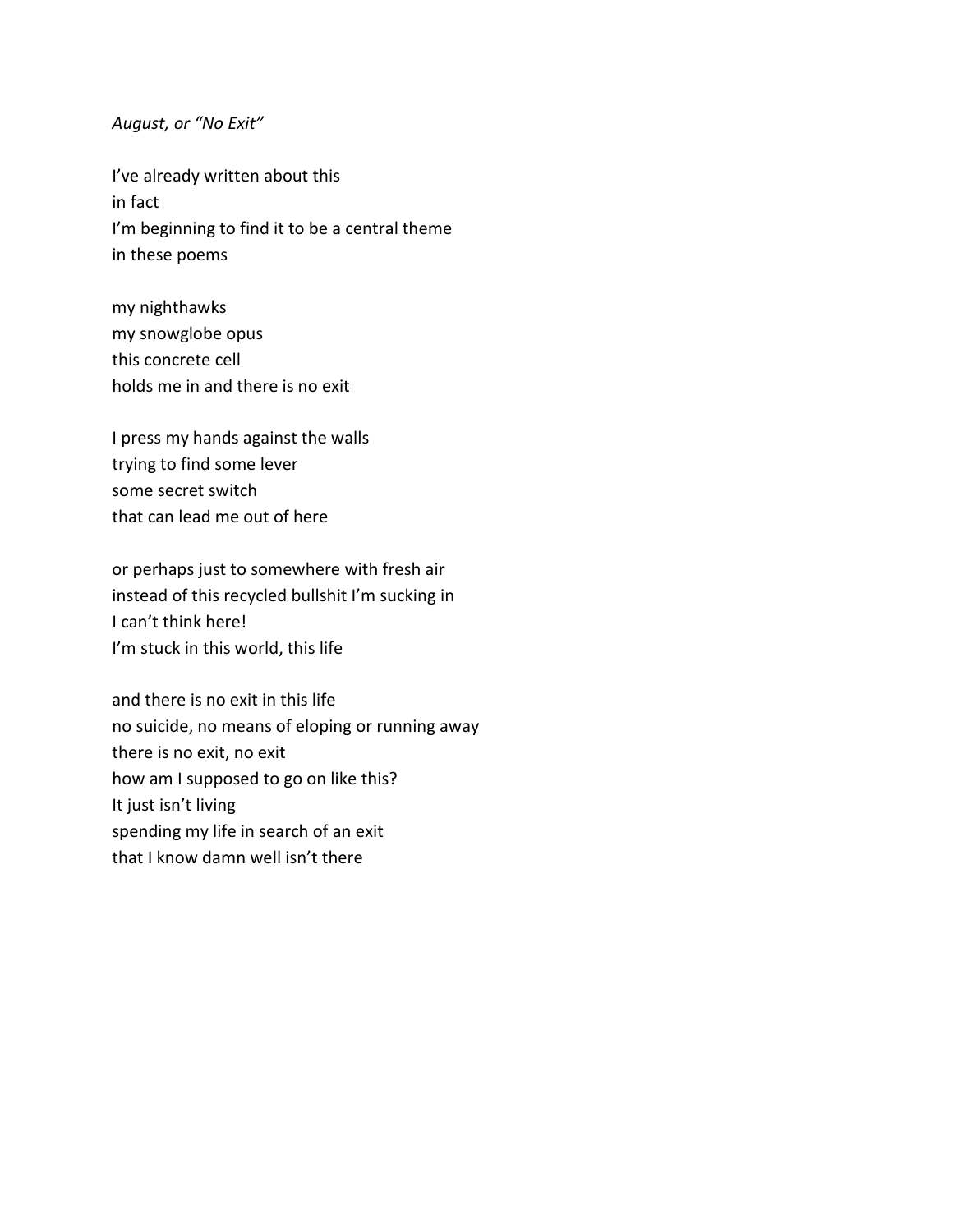# *September*

- this is hard for me I hope you know that when I close my eyes this awful feeling rushes over me like rain against a windshield like I'm a monster, a beast and there is no exit no escape in sight all my poems reek of you the way that next-day werewolf still can't manage to clean the blood from under his nails the night sky is obscured for one second and I can breathe but it's not enough to escape this life no, not even close. I thought I knew better hell, I thought I knew anything at all but I don't, no I really don't damn no exit, no exit…
- at times, I feel this cacophony of words crawl up my throat I vomit them onto the page like a ketchup bottle like a nightmare I can't help but write it's that or die it's that or think, remember hands, hands on me the moon behind the clouds peeks out at me oh god the claws, the hands, the blood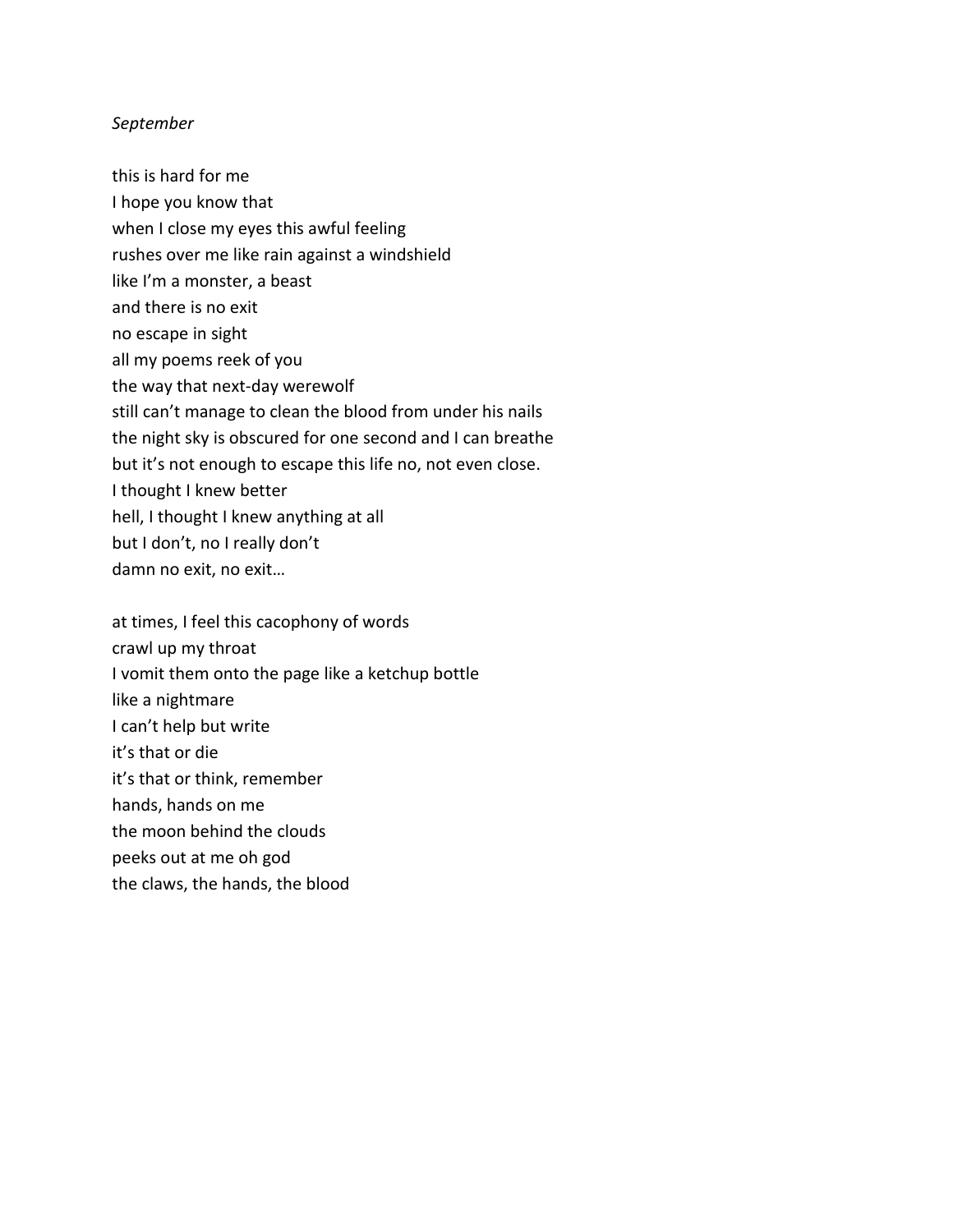# *October, or "Bear-Trap"*

"what's wrong?" they ask me "where does it hurt?" how am I to explain that this black inky mud has swallowed me whole it wraps itself around me like honey stuck to a spoon like wet sheets suctioned against my submerged body I thrash against this feeling that encircles me like a second skin I desperately try to scrub it off of me or cut a hole to breathe I try to run from it, but it always catches up at night I lie like a fish inhaling air that I cannot breathe flailing like the bird caught in the net the fly stuck in the web this feeling gloms onto me, my thrashing rips my skin perhaps it pulls off one of my six legs or my white feathers regardless, it's clear that the tarpits themselves do not kill me but the escape I could survive here if I tried but like the bumblebee, I would rather rip out my own guts like the fox I'd rather gnaw off my own leg they flock to me as I scream out looking for wounds they cannot see not knowing I cry out not for what has happened but what will the black bear panics when he is trapped because he knows the hunter draws near I suppose both him and I could live here if we tried, but it's not the beartrap, not the web, not the sting or the fishhook, not the net, or the snare, or the flames that suffocate me it's the smoke.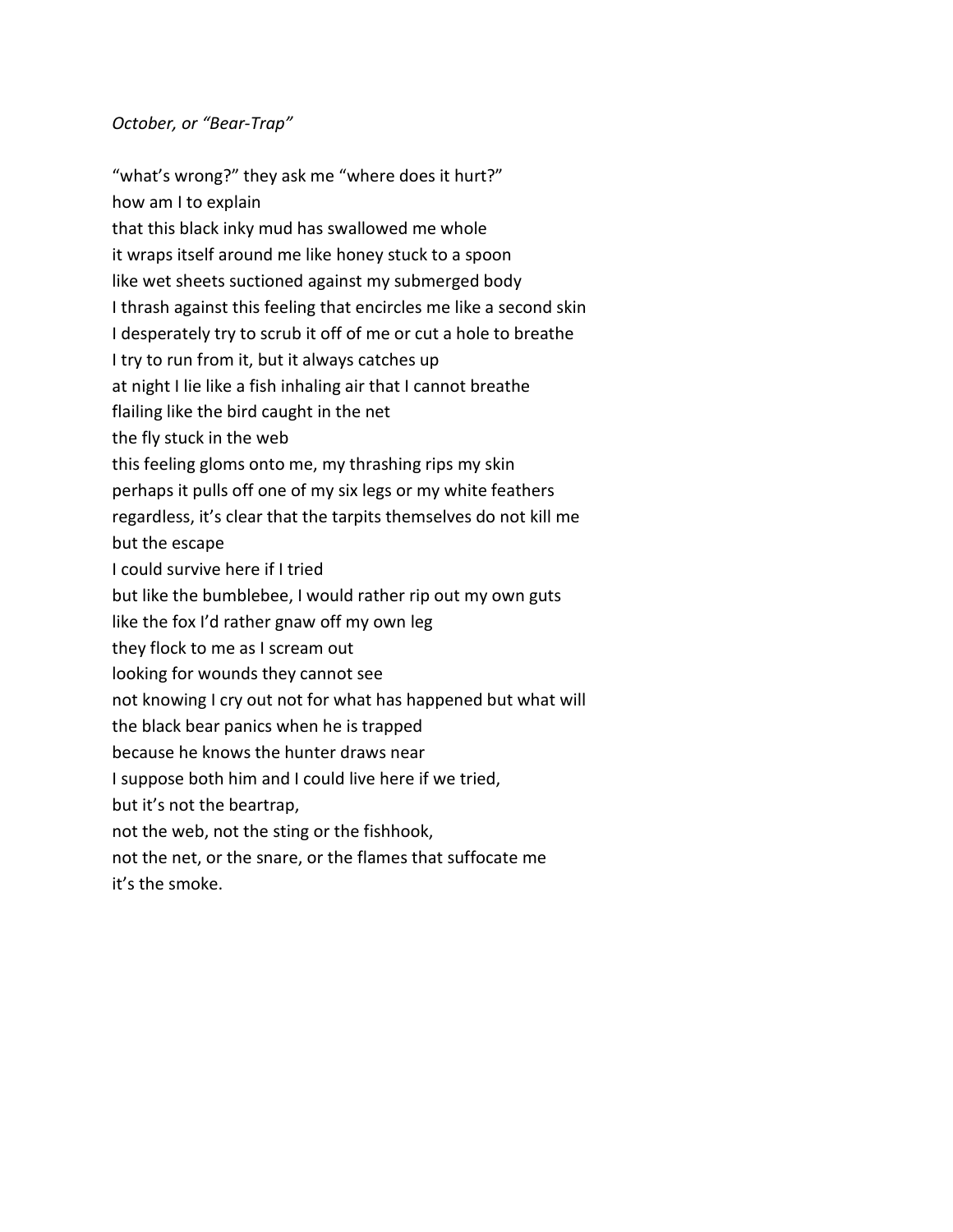### *November, or "the crow"*

she flies haphazardly one breath at a time

- 
- pumping oxygen into her tiny lungs
- blood into her dark mouse-heart
- even from the distance they can tell
- something's wrong
- the dip and fall without cadence
- the drip and dive and pained stretch of wing
- the heaviness of her dance
- and the slow drip of blood down her leg
- the red breadcrumbs behind her make a simple trail to follow
- as she goes and goes
- she shakes her murky head
- trying to clear whatever strange mist clouds her vision
- obscures the path ahead
- almost there
- she moves jerkily
- like some cruel puppet
- pulled taut and then slack again
- from side to side
- spilling like a black glass of wine against the pavement
- she searches for something
- anything to give her a reprieve in these last few moments
- but nothing comes to her, regardless
- the pain between her black shoulders
- is masked only by the fear of what comes next
- of falling down, down, down
- of plummeting to the empty depths of the world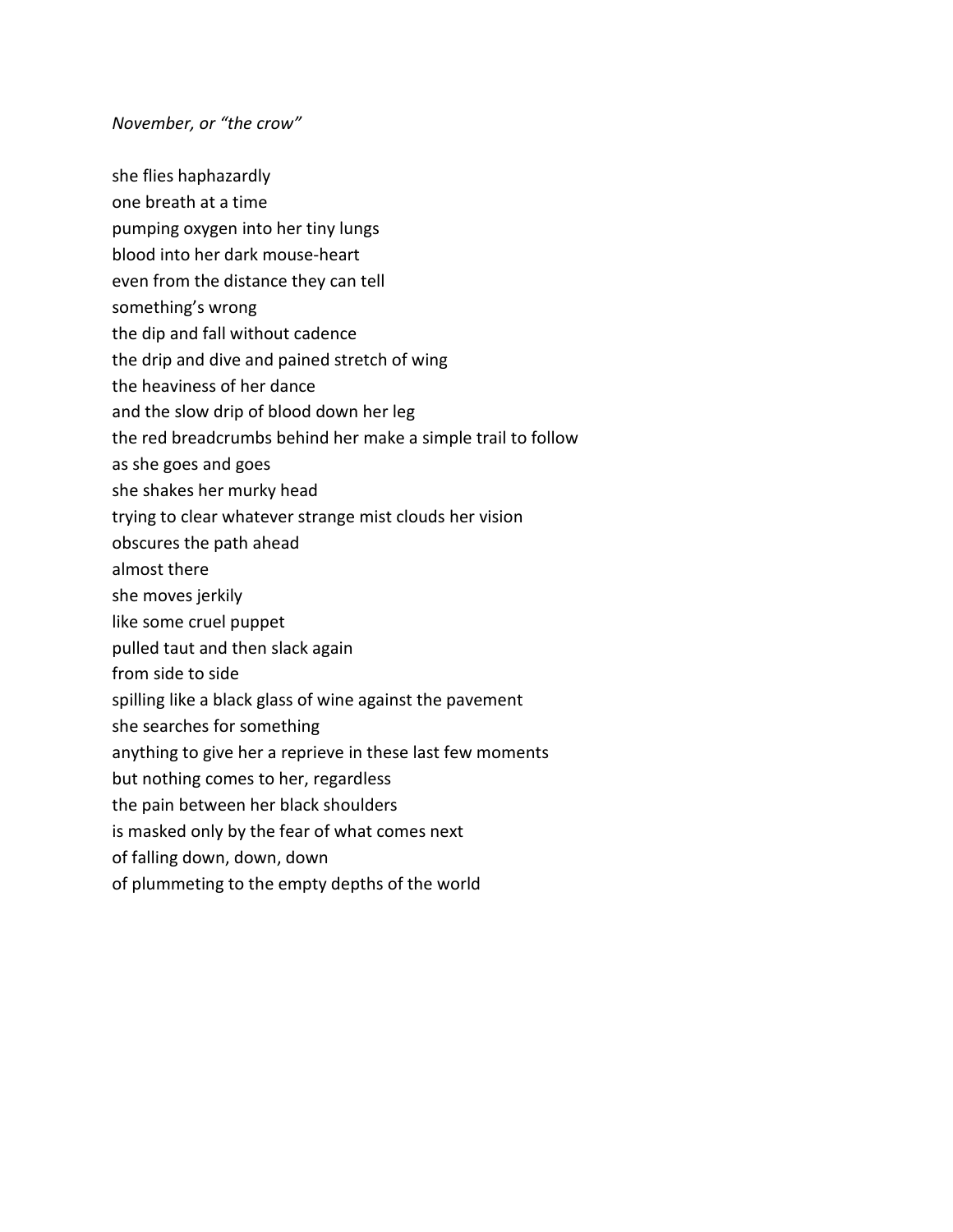*December, or the man in the red sweater*

I find myself

- utterly alone here
- in a world with no flowers
- on a day with no clouds
- I feel my feet lift off the ground
- the tug of two dogsled leashes
- against my frozen coat
- the tug, the pull, the loneliness all consume me
- and not the mortal kind
- that begs for a smile or a kiss
- but the kind behind glass doors
- the feeling of never being seen
- never in my whole life
- not by anyone, ever
- I am truly alone here

142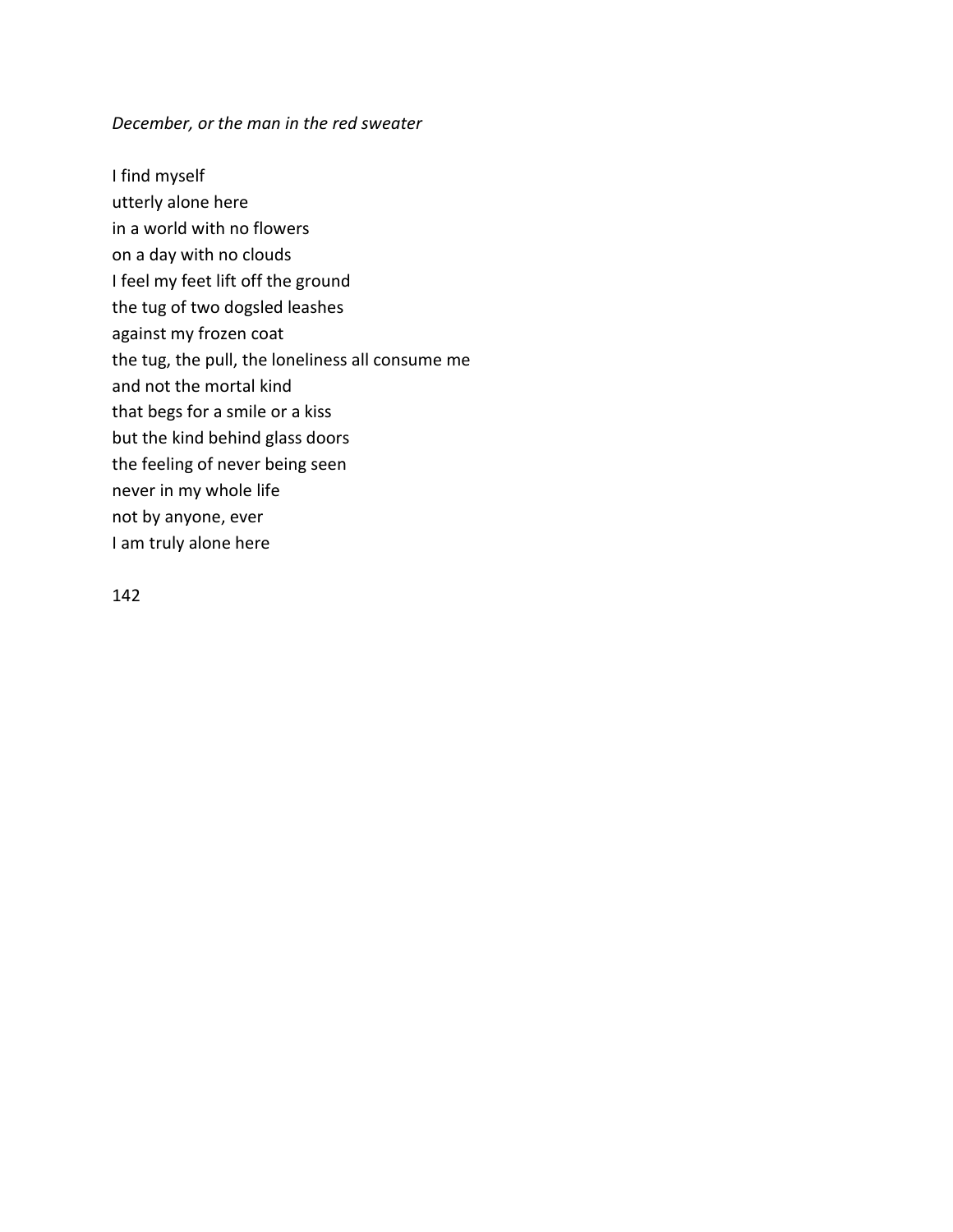# *January, or "Monday"*

once again it is Monday I guess you could say I survived the weekend

more likely, the weekend is survived by me really, I see this as a disappointment to myself and to others.

I'm tired of wasting my life waiting to die this isn't living, this isn't living

I didn't do my homework why would I? I thought I'd be dead by now or home at least

so in essence, dead but once again I find myself alive barely

on a Monday alive for now, but still alive